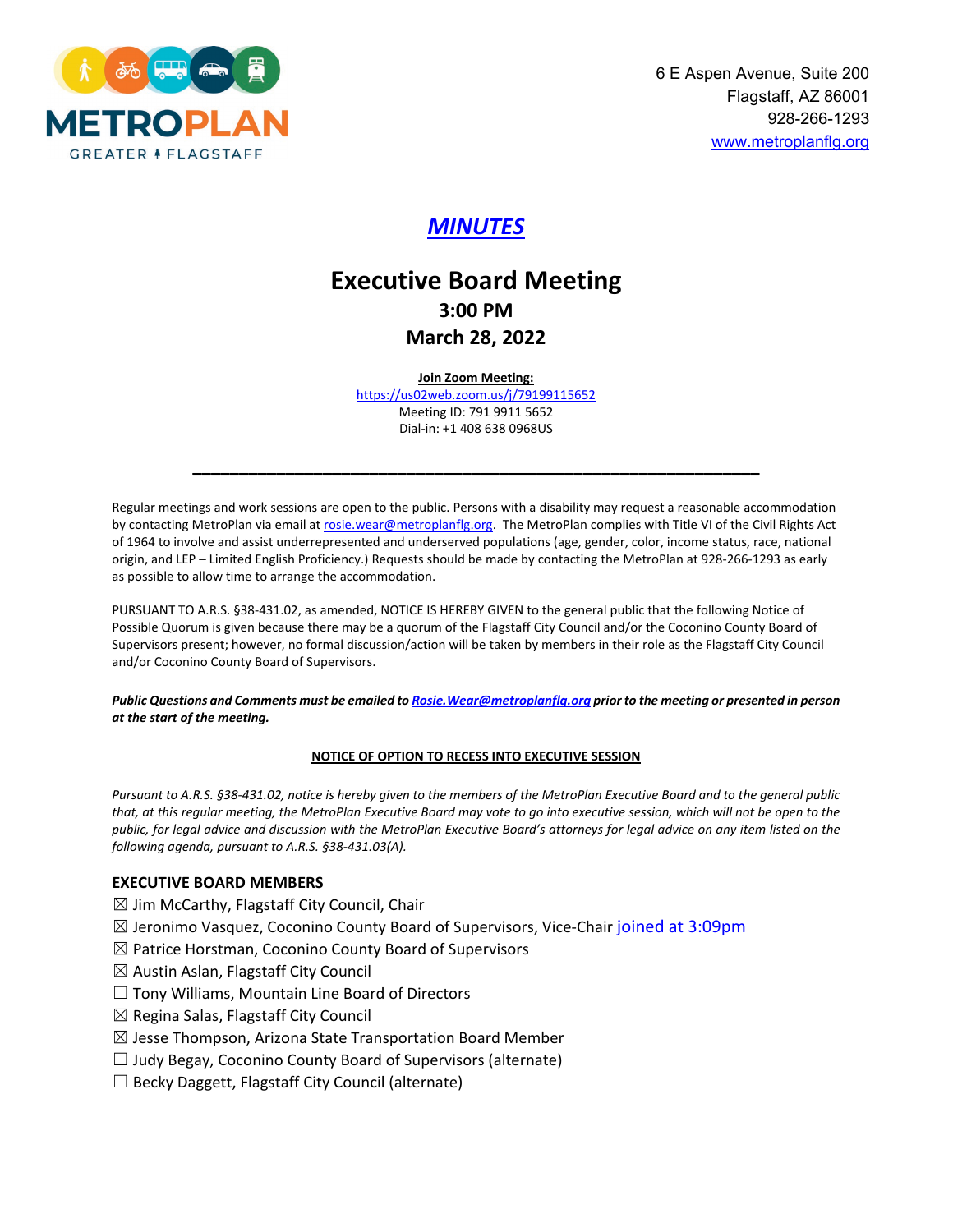

#### **METROPLAN STAFF**

- ☐ Jeff "Miles" Meilbeck, Executive Director
- ☐ David Wessel, Planning Manager
- $\boxtimes$  Rosie Wear, Business Manager
- ☐ Mandia Gonzales, Transportation Planner

#### **OTHERS IN ATTENDANCE:** Rhonda Cashman (Mountain Line)

#### **I. PRELIMINARY GENERAL BUSINESS**

#### A. **CALL TO ORDER**

Chair Jim McCarthy called the meeting to order at 3:05pm

#### B. **ROLL CALL –** See above

#### C. **PUBLIC COMMENT - None**

*(At this time, any member of the public may address the Board on any subject within their jurisdiction that is not scheduled before the Board on that day. Due to Open Meeting Laws, the Board cannot discuss or act on items presented during this portion of the agenda. To address the Board on an item that is on the agenda, please wait for the Chair to call for Public Comment at the time the item is heard.)*

#### **II. CONSENT AGENDA**

*(Items on the consent agenda are routine in nature and/or have already been budgeted or discussed by the Executive Board.)*

There were no items on the consent agenda.

#### **III. GENERAL BUSINESS**

#### A. **Executive Director Contract Discussion and Renewal**

Councilmember McCarthy

Recommendation: Discussion and possible action to approve new contract for Executive Director for FY2022-23

*The Board may vote to go into executive session pursuant to ARS §38-431.03(A)(3) for legal advice or (A)(4) for contract negotiations.*